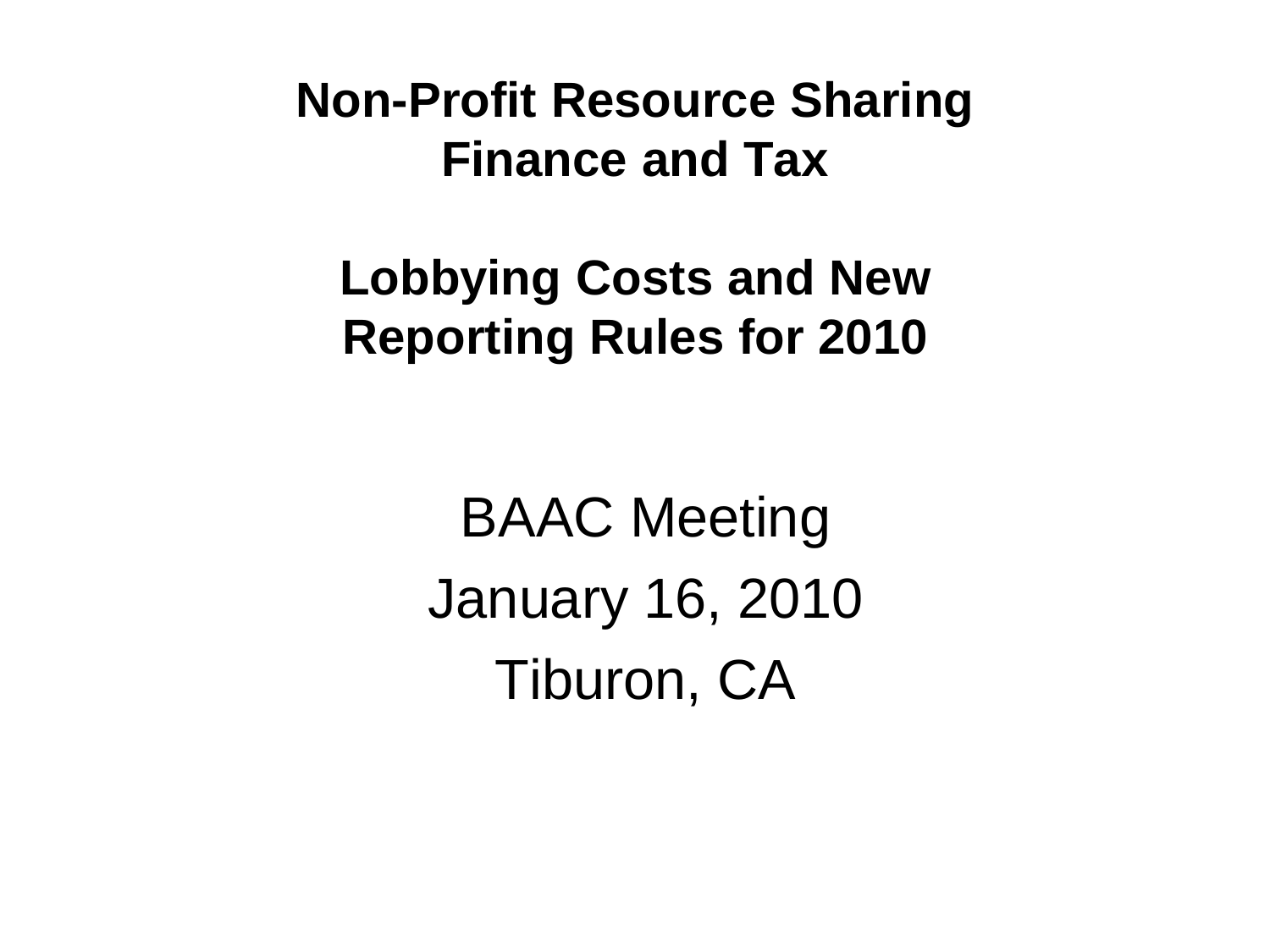- •Lobbying Costs
	- -It is perfectly legal for a nonprofit charitable 501(c)(3) organization to lobby or to work for passage of a piece of legislation at any time
	- In 1976 subjective rules were replaced by clear tests by filing a Sec. 501(h) election on Form 5768
		- \* Up to 20% of 1st \$500K of expenditures on lobbying
		- \* Over \$500K it is 15% (Capped at \$1M)
		- \* Grassroots lobbying expenditures limited to 25% of applicable ceiling amount for that organization
		- \* Excise tax of 25% on excess spent over ceiling
		- \* Loss of tax exempt status invoked if spending normally exceeds 150% of the limit, over 4 years.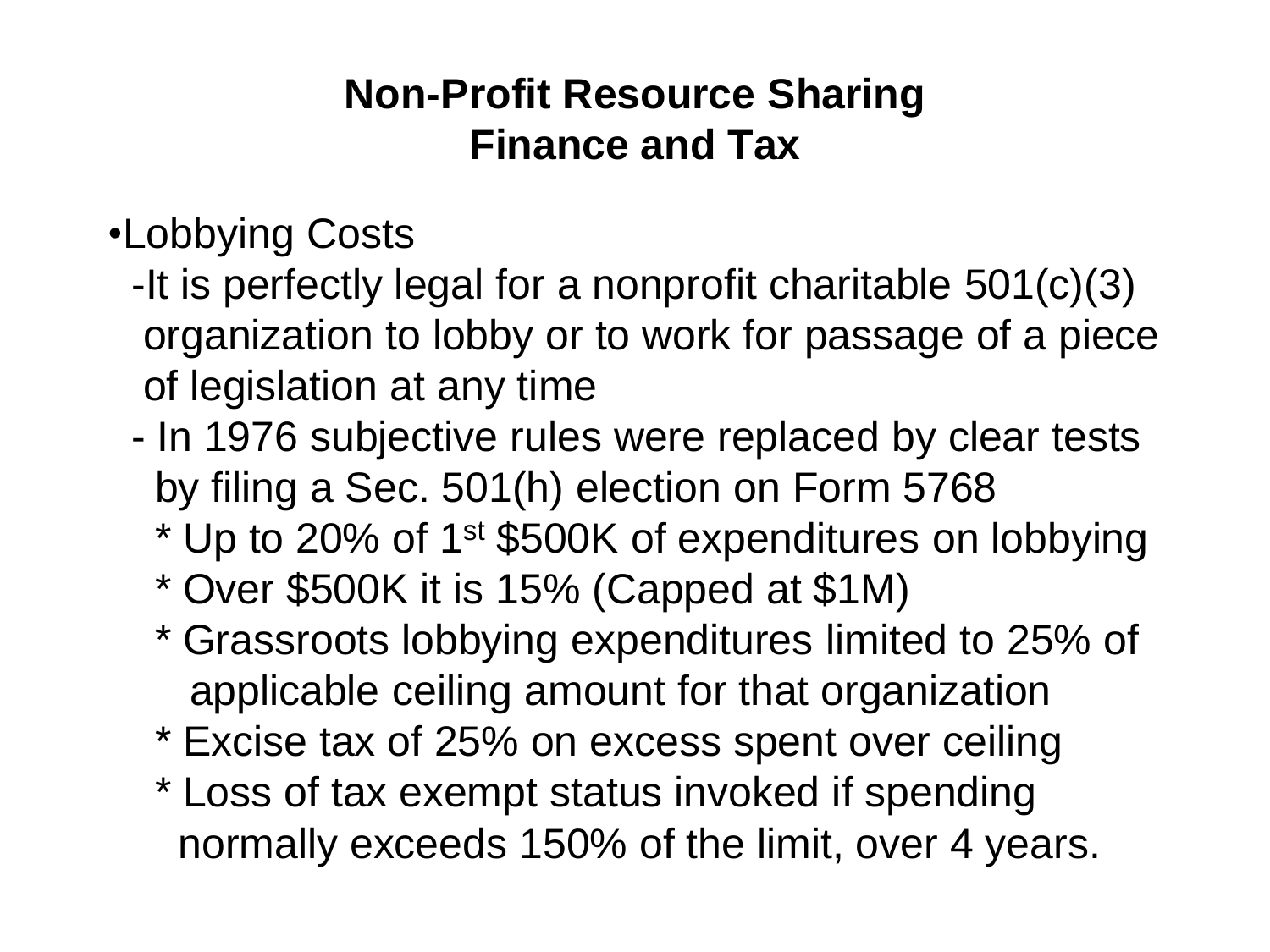- •Lobbying
	- Defined as the expenditure of money for the purpose of attempting to influence the passage or defeat of a specific piece of legislation
	- The standard is strictly financial the only factor is the cost of communications for lobbying which include the cost of preparing the communication (staff time, facilities, overhead).
	- Lobbying by volunteers is not counted…no cost.
- •Two types of Lobbying
	- Direct Lobbying
	- Grassroots Lobbying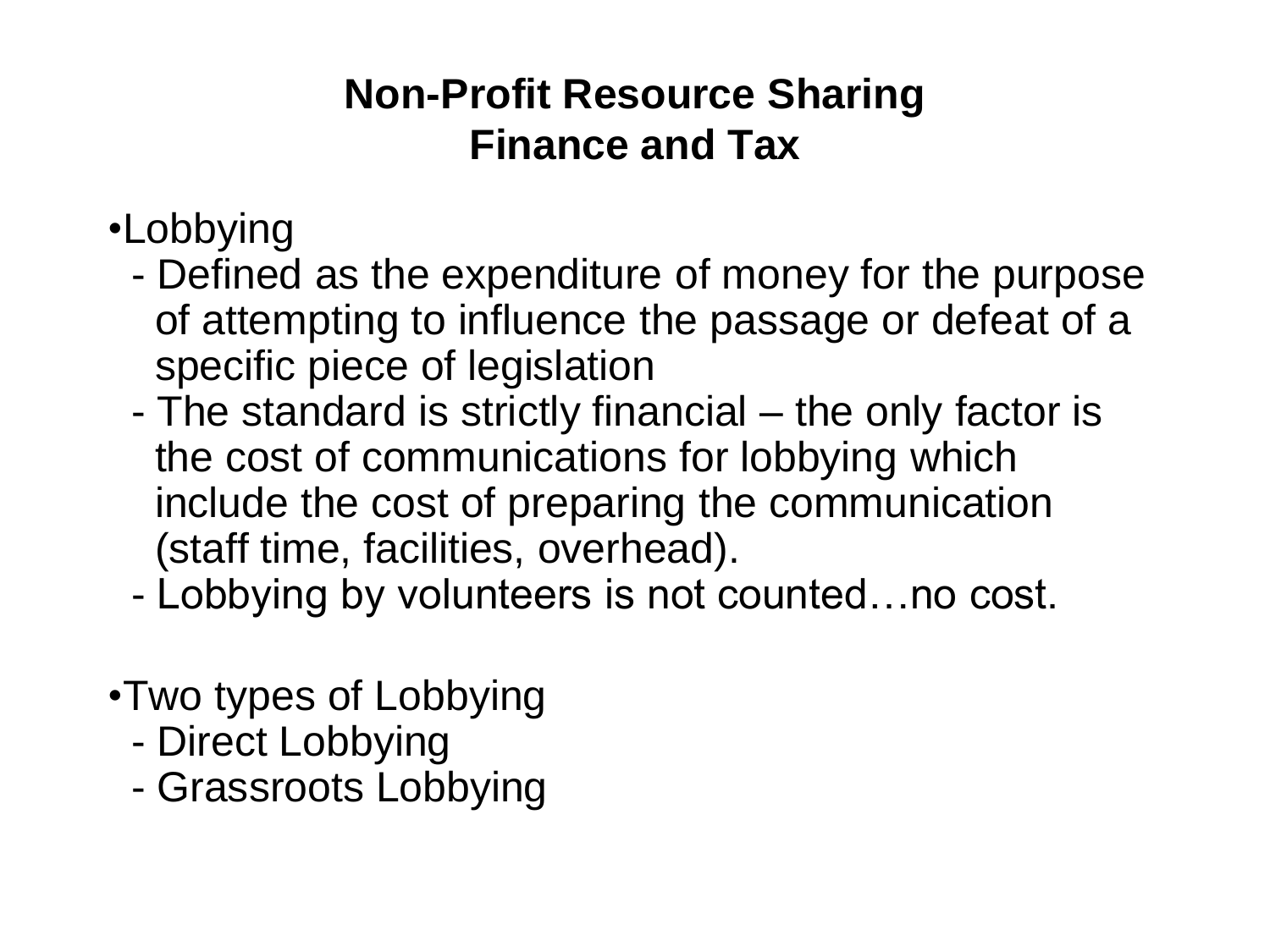- •Direct Lobbying
	- Defined as Communication with a legislator, a legislative staff member or any other government official that may participate in the formation of legislation by the organization's staff and its members
- The communication must refer to a specific piece of legislation and reflect a point of view
- Some activities are not considered lobbying:
	- \* Research on an issue or fact finding
	- \* Self defense (of your own tax exempt status)
	- \* Response to a written request for assistance
	- \* General public education communications
	- \* Communication with members w/o urging action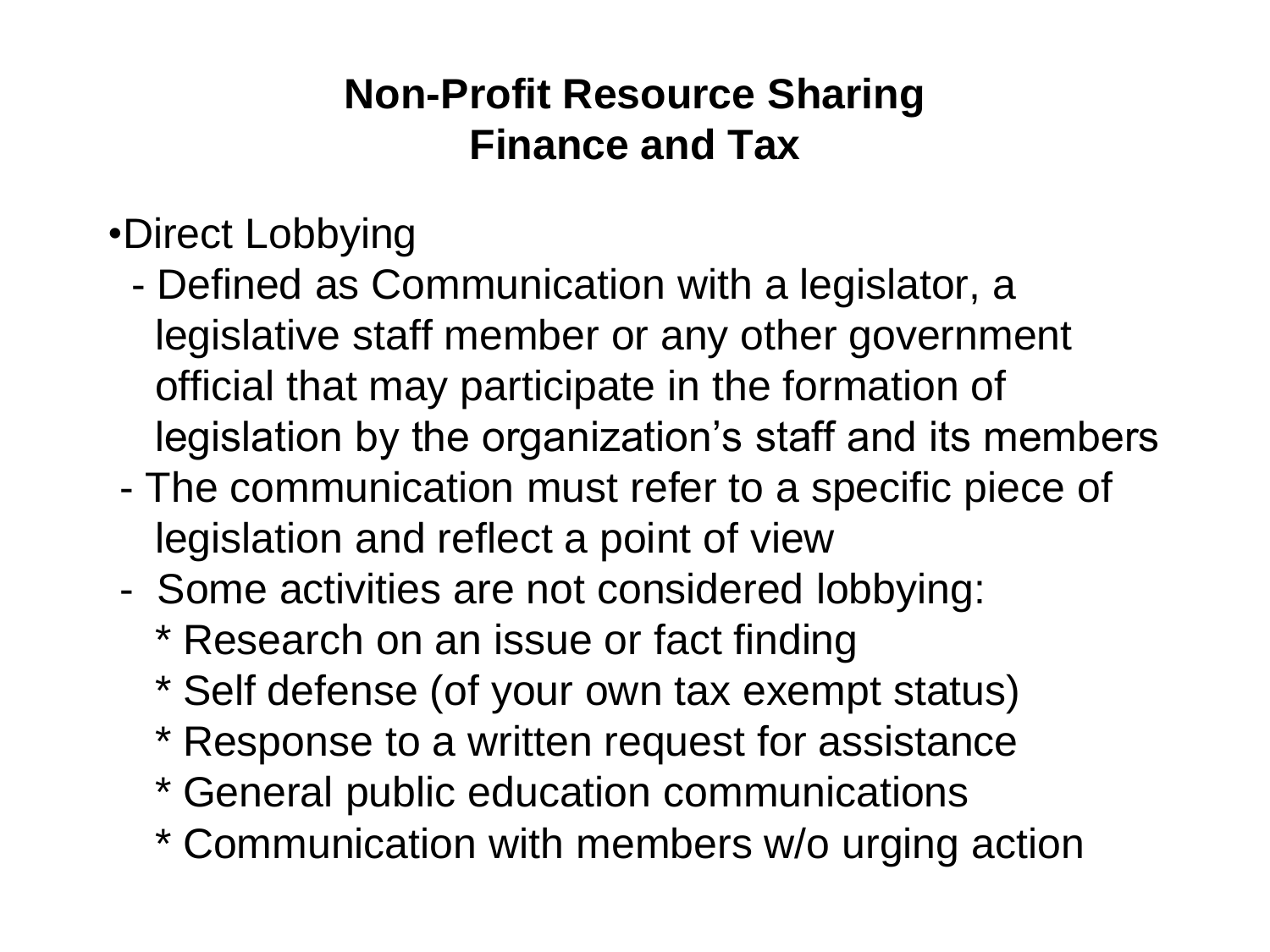#### •Grassroots Lobbying

- Defined as communication that encourages the general public, other than an organization's members to contact their legislators in support of a specific piece of legislation
- Communication must ask for the participants to take specific action on that piece of legislation
- Expenditures are limited to 25% of organization's total lobbying limits
- Example: Organization's overall annual spending is \$300,000 the 20% is lobbying limit or \$60,000 and of that \$60,000, 25% or \$15,000 may be spent on grassroots lobbying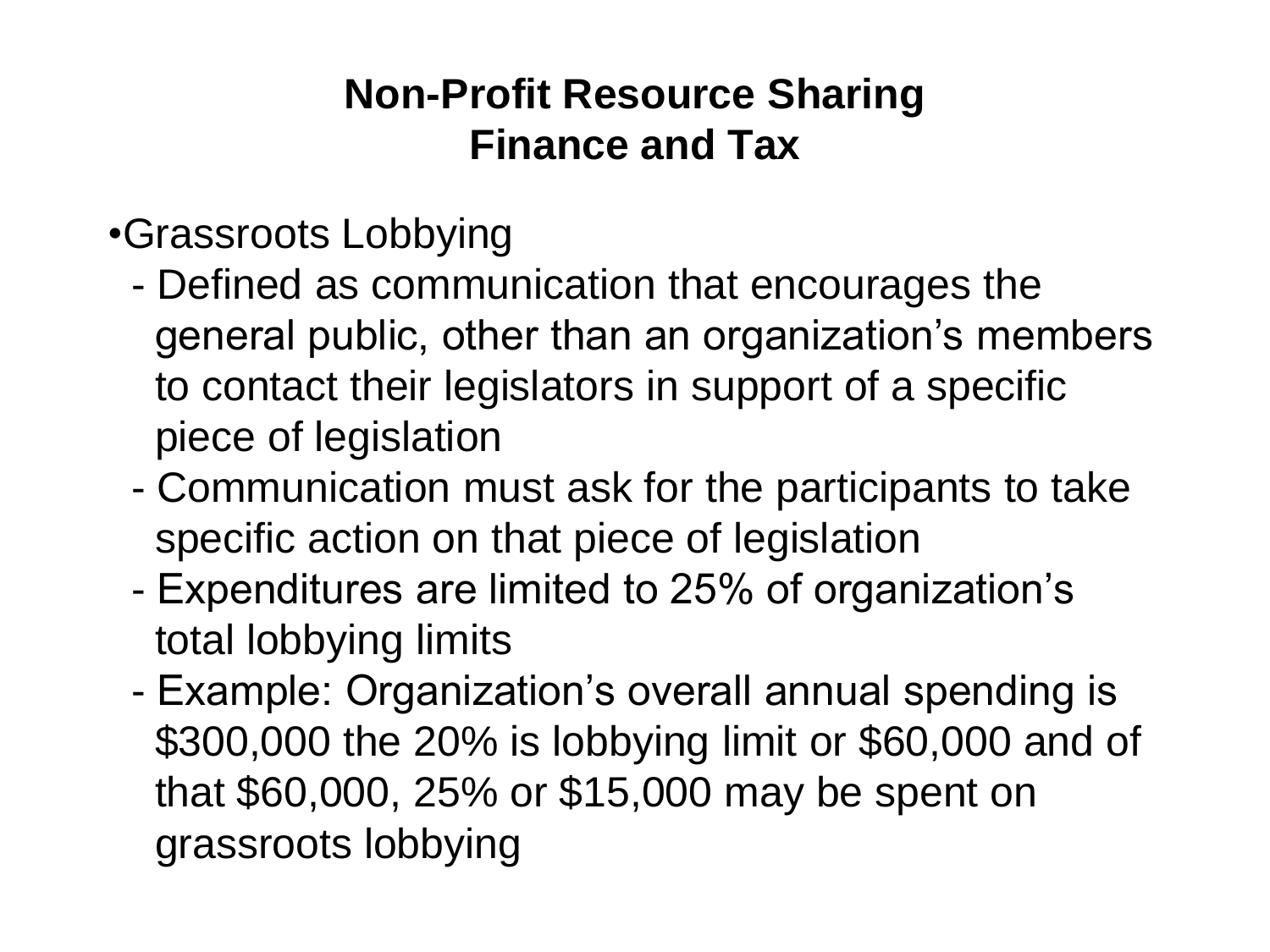- •Federal Restrictions on Lobbying
	- Endorsing of Opposing a political candidate
	- Collecting and Distributing Funds for Political Campaign or use of facilities for political fundraising or forming PAC's or providing membership lists or publishing materials favoring one candidate over another
- •Staff, Board member and general members are free to participate in political campaigns, however, you must not advertise yourself as representing the charitable organization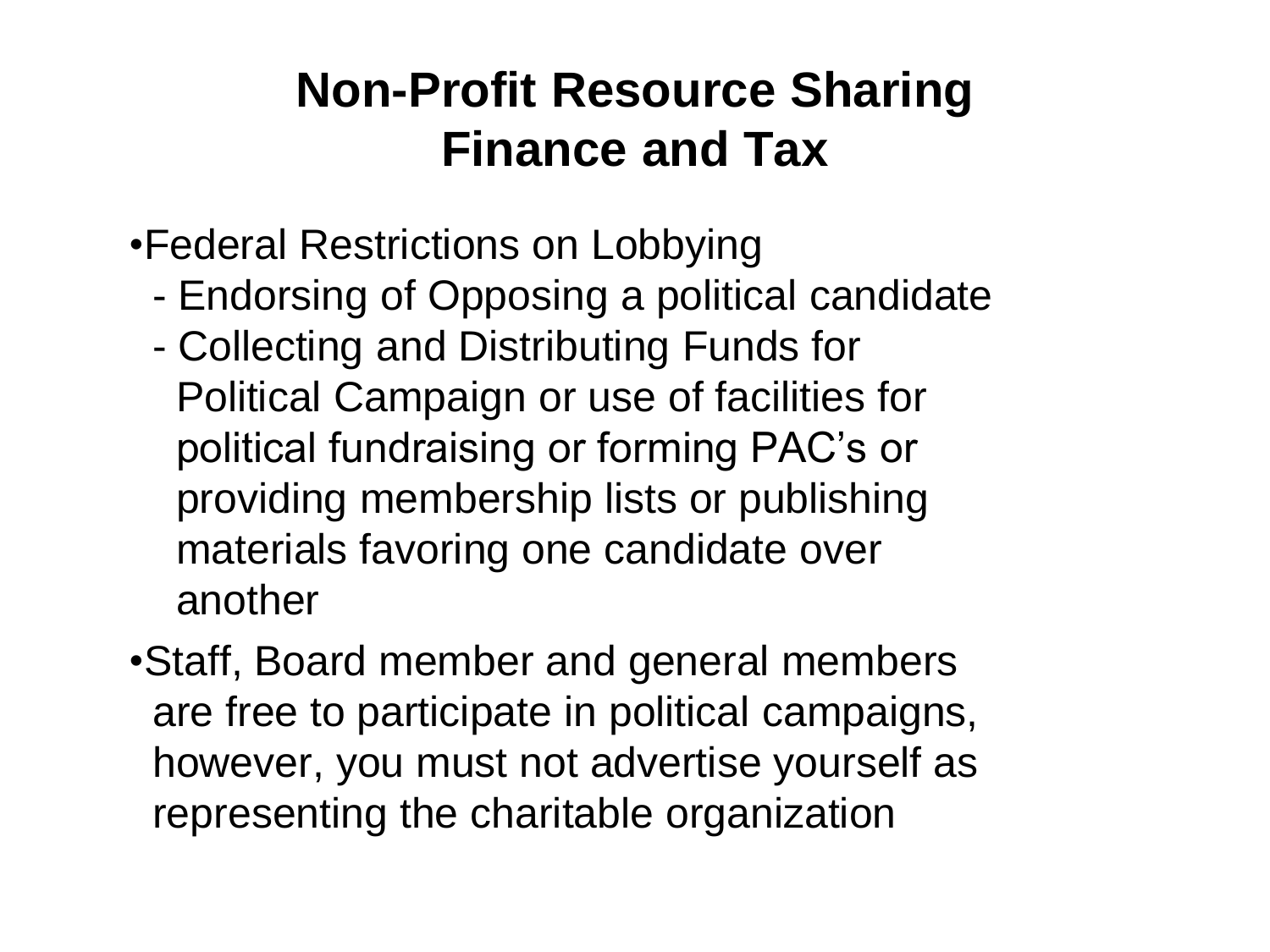•Other areas for Resource Sharing:

- Where are the Experts?
	- \* Fund Raising (e.g.: Birdathons)
	- \* Environmental Education
	- \* Finance (Grants, tax filings, etc.)
	- \* Science (EIR reviews)
- What is the best way to Share our resources to benefit the environment and our common mission and goals